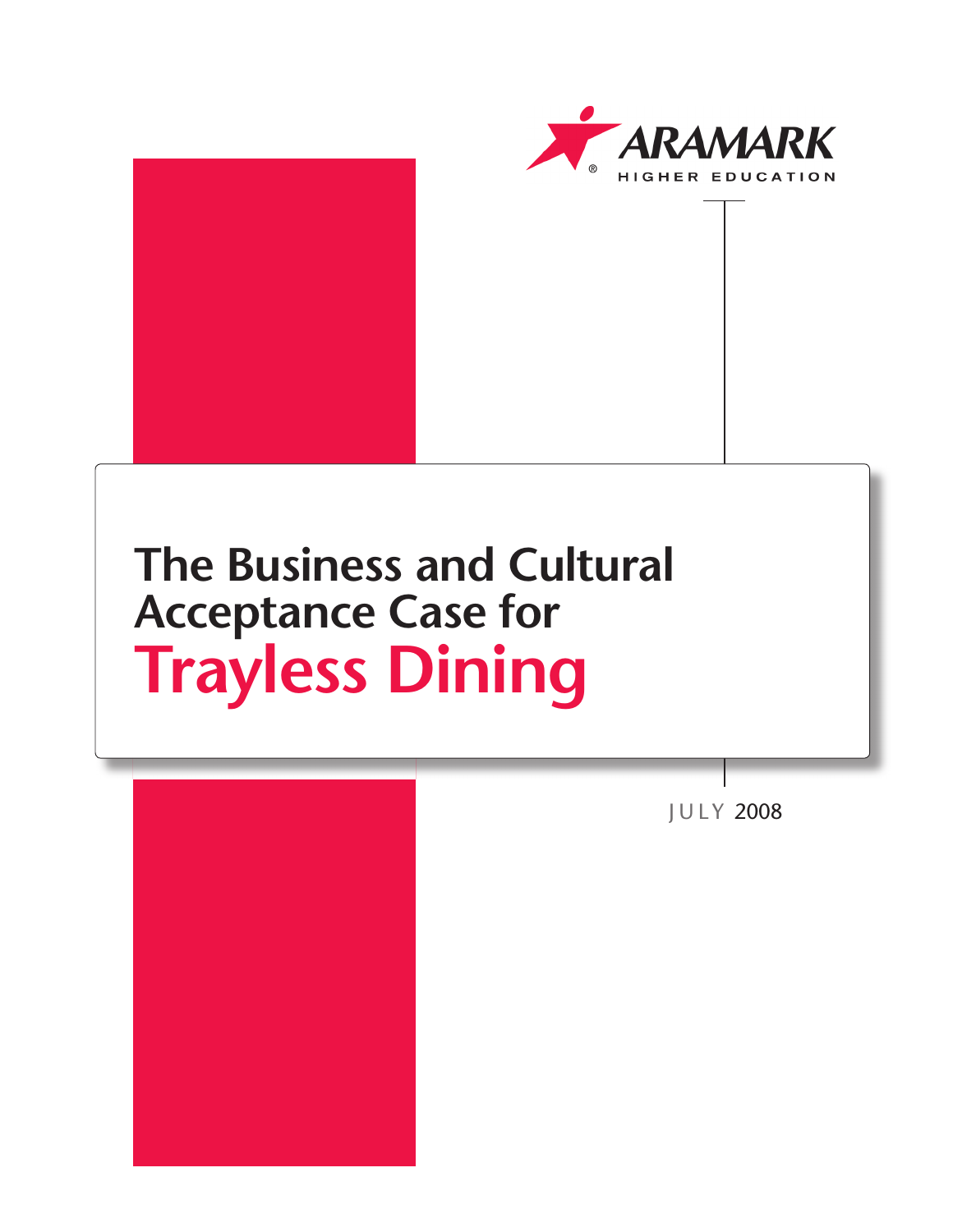he increase in social consciousness and environmental stewardship on college campuses has spurred an array of new and innovative sustainability programs. One particularly creative initiative that has gained attention over the past few years is trayless dining.

*An ARAMARK study of 186,000 meals at 25 colleges and universities found a 25 percent to 30 percent reduction in food waste per person on trayless days.*

**T**

A significant number of colleges and universities have switched to trayless dining and, in most instances, tangible benefits were realized. However, cultural acceptance hurdles and a lack of conclusive quantifiable data still prevent many institutions from embracing the trayless initiative.

ARAMARK Higher Education has recently completed two major studies to truly assess not only the sustainability business case for removing trays, but also to address the historical cultural barriers to widespread adoption. The results, we believe, present a comprehensive assessment and argument for higher education administrators to implement trayless dining in higher education. The findings of these studies present a sound business case for removing trays and clearly indicate that dining customers are ready to accept widespread adoption.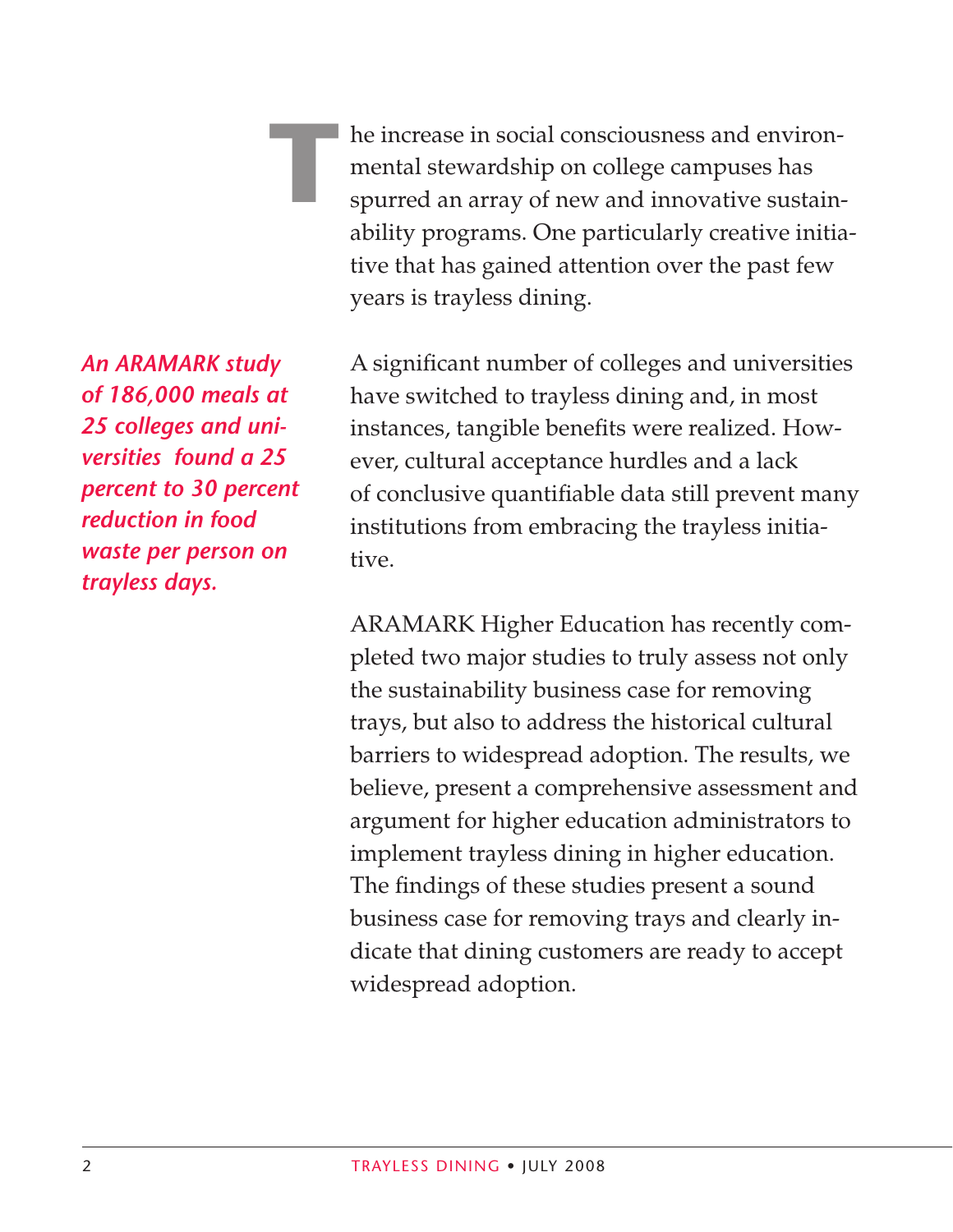# **Reasons for Considering Tray Removal**

In an effort to support their stewardship and/or carbon-neutrality aspirations, colleges and universities are looking for ways to substantially minimize their waste, conserve natural resources and provide a more sustainable solution. Removing trays from the dining venue is one such action that promotes an immediate and tangible benefit in support of environmental stewardship.

Trayless dining reduces an institution's environmental footprint. It decreases waste, conserves natural resources (namely, energy and water) and reduces the introduction of polluting detergents, rinses and drying agents into the water table. Economically, it reduces the cost of these same inputs (energy, water, cleaning agents), as well as the fees associated with waste removal. Socially, trayless dining can provide education and awareness about environmental issues, while also potentially reinforcing a healthy lifestyle. Collectively, it is a true Triple Bottom Line initiative, further supporting campus sustainability.

*Trayless Dining supports the Triple Bottom Line principle, providing Environmental, Social, and Economic Benefits.*

# **Environmental**

- Conserves energy by eliminating the need to heat water for tray washing.
- Reduces dependence on fossil fuels.
- Saves one-third to one-half gallon of water per tray.
- Reduces chemicals, detergents and drying agents used to wash trays.
- Decreases discharge into landfills, incinerators and wastewater treatment facilities.
- Lessens the ecological footprint.

# **Social Awareness**

- Supports education and awareness of environmental issues.
- Reinforces institutions' sustainability initiatives.
- Encourages students to participate in a "green" initiative that has both a personal and community impact.
- Reinforces sustainability awareness on a daily basis.

# **Economic**

- Saves on cost of water and energy.
- Saves on cost of detergents and rinse/drying agents.
- Eliminates cost of trays.
- Reduces food-waste removal costs.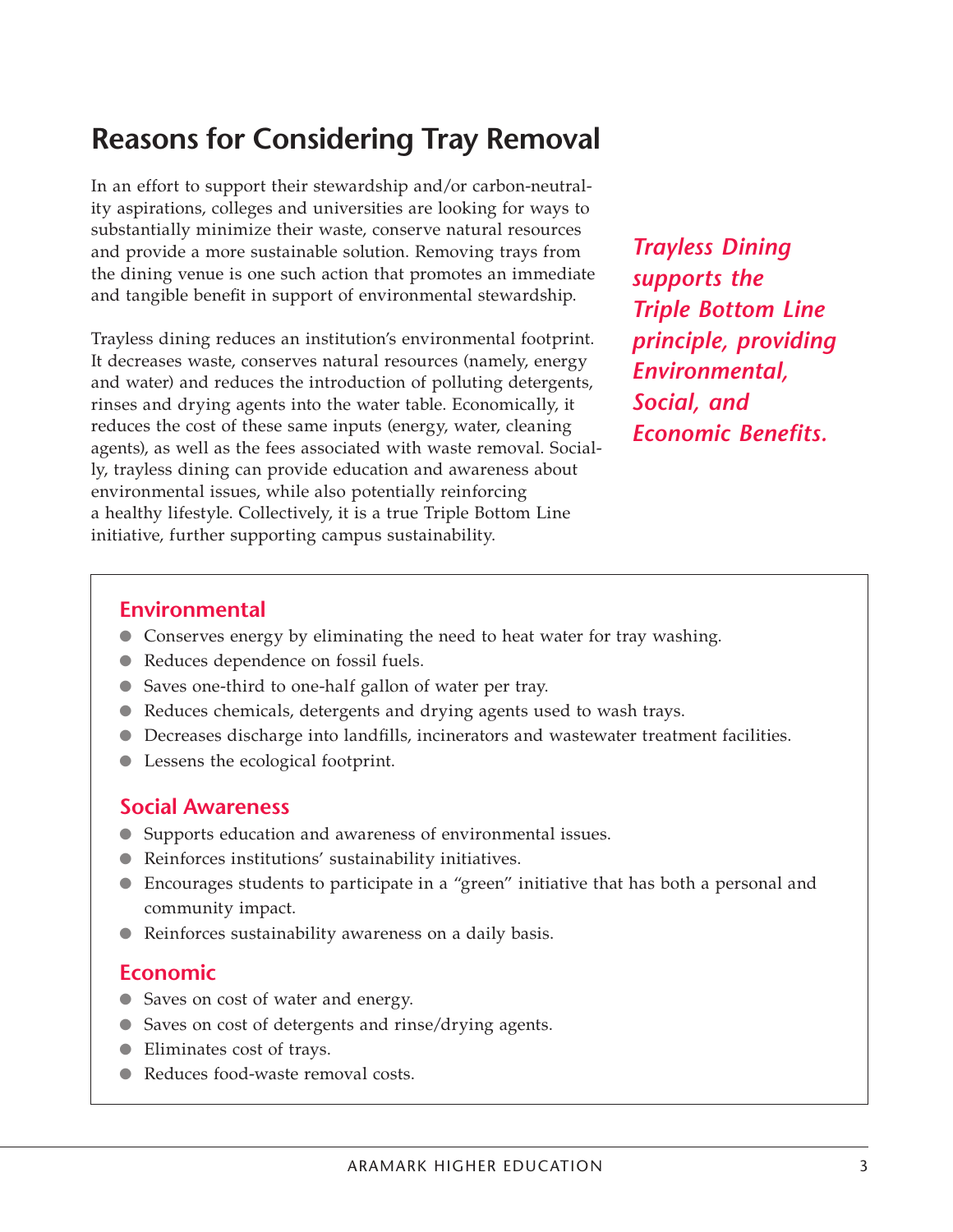#### case study **University of Maine at Farmington**

The university's trayless program was implemented in February 2007, as part of the institution's overall campuswide environmental initiatives. Food-service executives and managers launched the program, working in cooperation with the university's Sustainable Campus Coalition and its Green Campus Mission statement.

 Food-service directors and managers spent weeks preparing materials and strategies to communicate the merits of trayless dining to returning students. The key to the successful launch was educating students about the many benefits of reducing food waste and its environmental impact.

"Instituting a trayless policy in our dining halls, where our students see sustainable practices in action on a daily basis, is a great example, " says university President Theo J. Kalikow. "We've quickly seen the benefits of trayless dining because it saves water, energy, time and money. It's the right thing to do."

# **Trayless Impact**

#### **Environmental**

- Reduced food waste by 5 ounces per person (46 pounds per person per year).
- Reduced overall waste by 65,000 pounds.
- Conserved 288,288 gallons of water.
- Saved energy to heat water.
- Reduced dish detergent and sanitizer.

#### **Social**

- Created greater awareness about food waste and environmental impact.
- Improved image of dining experience.
- Recognized by the community for reducing wastewater to treatment plant.
- Students appreciated the sustainability initiative.
- Students reported a better dining visual experience without trays.

#### **Economic**

● Total estimated annual economic impact: \$57,000

# **Business Case for Tray Removal**

Colleges and universities that have implemented or tested trayless dining report a variety of economic, social and environmental benefits. Yet, the most consistently reported benefit is reduction in food waste.

To strengthen the case for trayless dining, ARAMARK conducted an in-depth, nationwide study to measure the difference in food waste resulting from tray removal. This study measured food waste from more than 186,000 meals served at 25 institutions during various periods in the 2008 academic year. Researchers collected food waste data per person and compared measurements on days with and without trays.

The results were impressive. Over the test period, the 25 institutions collectively generated 11,505 fewer pounds of waste on days when trays had been removed. On average, ARAMARK reports food waste quantity was reduced by 1.2 ounces to 1.8 ounces per person per meal when trays were removed from dining venues. This represents a 25 percent to 30 percent reduction in per-person waste on trayless days.

Moreover, colleges and universities are finding that trayless dining contributes to their sustainability initiatives by elevating awareness, saving energy and conserving natural resources — all while conserving limited financial resources.

# **Other Benefits**

The study also sought to understand the amount of water and energy savings resulting from tray removal. Water consumption savings are difficult to generalize due to many variables, such as differences in dishwashing systems, water-flow rates and operating practice. However, ARAMARK determined that on average, a tray conservatively requires one-third to one-half gallon of water to wash. Energy consumption and cost savings per tray could not be confidently determined because of the many variables, such as regional and local utility rates, institutional fuel mix and operating practices.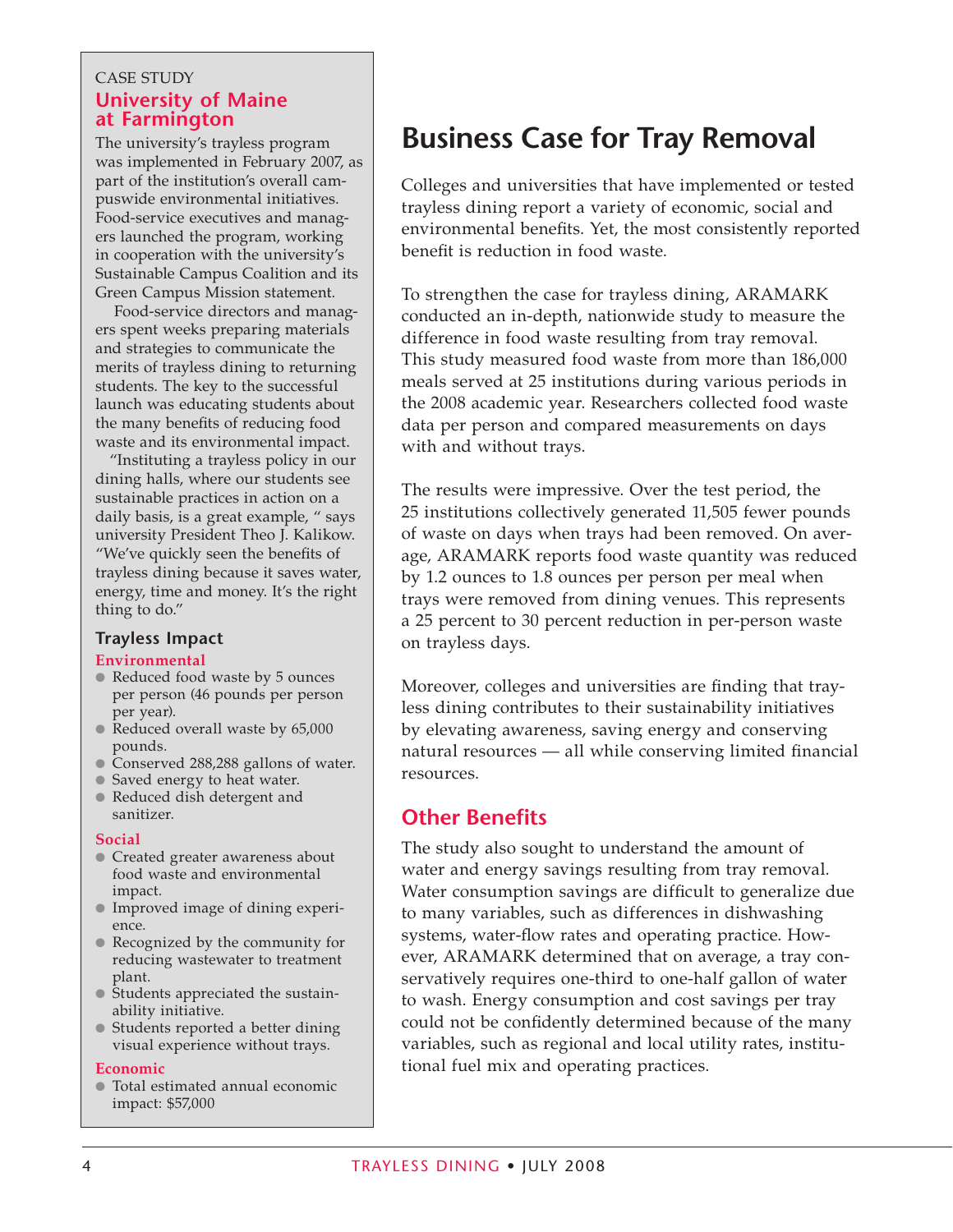# **Cultural Shift in Accepting Tray Removal**

Despite the compelling economic and environmental arguments for trayless dining, many institutions are still hesitant to remove trays. The barrier is usually cultural. Dining trays have been a part of student (and adult) consciousness since the time a student first walked through a school lunch line. Many administrators believe removing trays would be received negatively by their customers. They believe customers would be inconvenienced, complaints would increase and the administration would be criticized for its actions.

However, in the spring of 2008, ARAMARK also conducted a nationwide survey among campus constituents to gauge their support toward tray removal. The survey included more than 92,000 students, faculty and staff at 300 institutions across North America. The results counter the conventional wisdom that states students and campus constituents would reject the permanent removal of trays.

When asked whether they would accept the removal of trays in an effort to reduce waste on campus, 79 percent of respondents indicated "Yes." The survey revealed that across the campus population, students, faculty and staff overwhelmingly support trayless dining. Furthermore, food-service managers report that conversations with students indicate that they believe trayless dining is a real-time, positive and consistent "green" initiative. These empirical and anecdotal survey results strengthen the business argument for tray removal.

*When asked: "Would you accept the removal of trays from all dining locations in an effort to reduce waste on campus?" Respondents clearly favored trayless dining.*



Source: ARAMARK Higher Education DiningStyles<sup>TM</sup> Spring 2008 Survey Results. Margin of Error: +/- 0.09% at a 95% confidence level.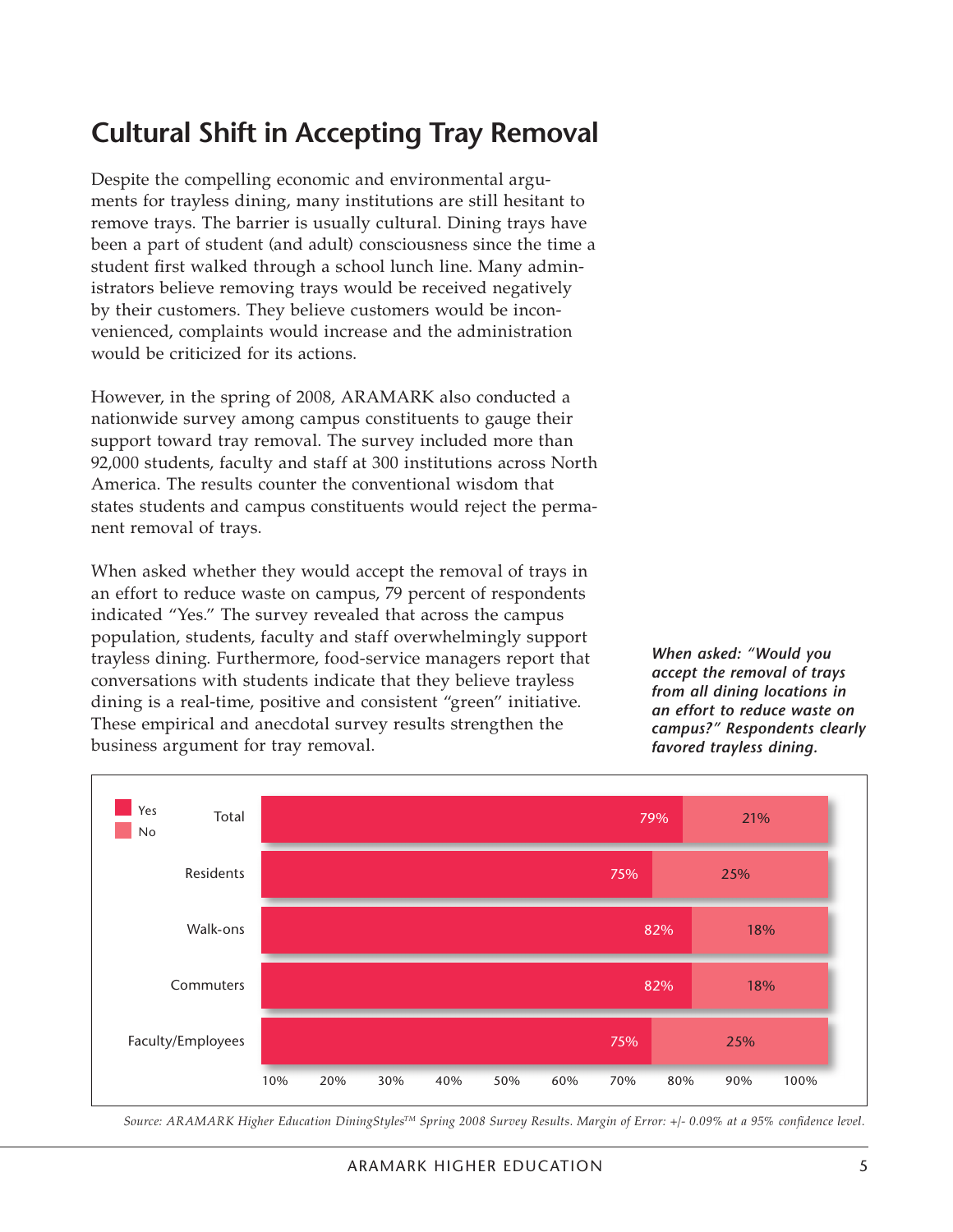#### case study **Grand Valley State University,**

Allendale, Mich.

Grand Valley State tested trayless dining in spring, 2007, as part of the school's Earth Week events, and then permanently adopted the system the following fall.

Communication was key to informing the students, faculty and staff about the merits of going trayless.

Food-service directors and managers first proposed the idea to student government to gain support, presenting the overall merits of trayless. Then, trayless was discussed with administrators, and based on the success — and data — of the test period, the program was given the green light.

"When I was first approached by our dining manager about eliminating trays in our Fresh Food Company," Doxey recalls, "my initial reaction was 'Are you crazy? … Our customer will never go for it.' But when I heard what the resulting savings in water usage and energy could be, plus minimizing the impact on the watershed, I stepped back and re-thought my position."

# **Trayless Impact**

#### **Environmental**

- Reduced food waste by 6 ounces per person (56 pounds per person per year).
- Overall waste reduction of 960 pounds of food per week (14 tons per year).
- Conserved 31,000 gallons of water.
- Reduced dish detergent and sanitizer by 540 pounds per year.

#### **Social**

- Created greater awareness about food waste and environmental issues.
- Improved image of dining experience.
- Led to student awareness of portion control.

#### **Economic**

● Total estimated annual economic impact: \$79,000

# **Communication is Key to Success**

With the business and cultural argument for tray removal established, the challenge for any institution is how to ensure a successful implementation. Successful trayless dining programs require a comprehensive communications initiative that educates and informs all campus stakeholders.

Based on successfully implementing trayless dining programs, ARAMARK recommends presenting the case for tray removal to affected parties. This includes not only students, faculty and staff, but also institutional leaders, such as senior administration, student government, campus environmental organizations and faculty senate. Survey results and experience indicate that faculty and staff are least supportive of tray removal efforts. Proper communication to this group is essential.

In many successful introductions, tray removal is first piloted as a trial initiative to demonstrate its positive results. It also helps to gauge students' and other diners' support.

Connecting with students was most important at the University of North Carolina at Chapel Hill. Students were quick to embrace trayless dining because the state was experiencing a severe drought. Tours of the dish room provided customers with a first-hand understanding of the food waste and water lost as a result of using trays. Once students were informed about how much water it took to clean each tray, and that they could personally and collectively make a difference, trayless dining gained widespread support.

Pilot trayless days are most successful when they are held during periods of heightened environmental awareness, such as on Campus Sustainability Day or Earth Week, or in association with other organized campus environmental events.

At the University of Florida, much emphasis was placed on educating students prior to the launch of trayless dining. A student organization focused on campus sustainability, Gators for a Sustainable Campus, helped by staffing a table outside the dining hall the week prior to the launch and communicating to customers the reasons for and benefits of tray removal.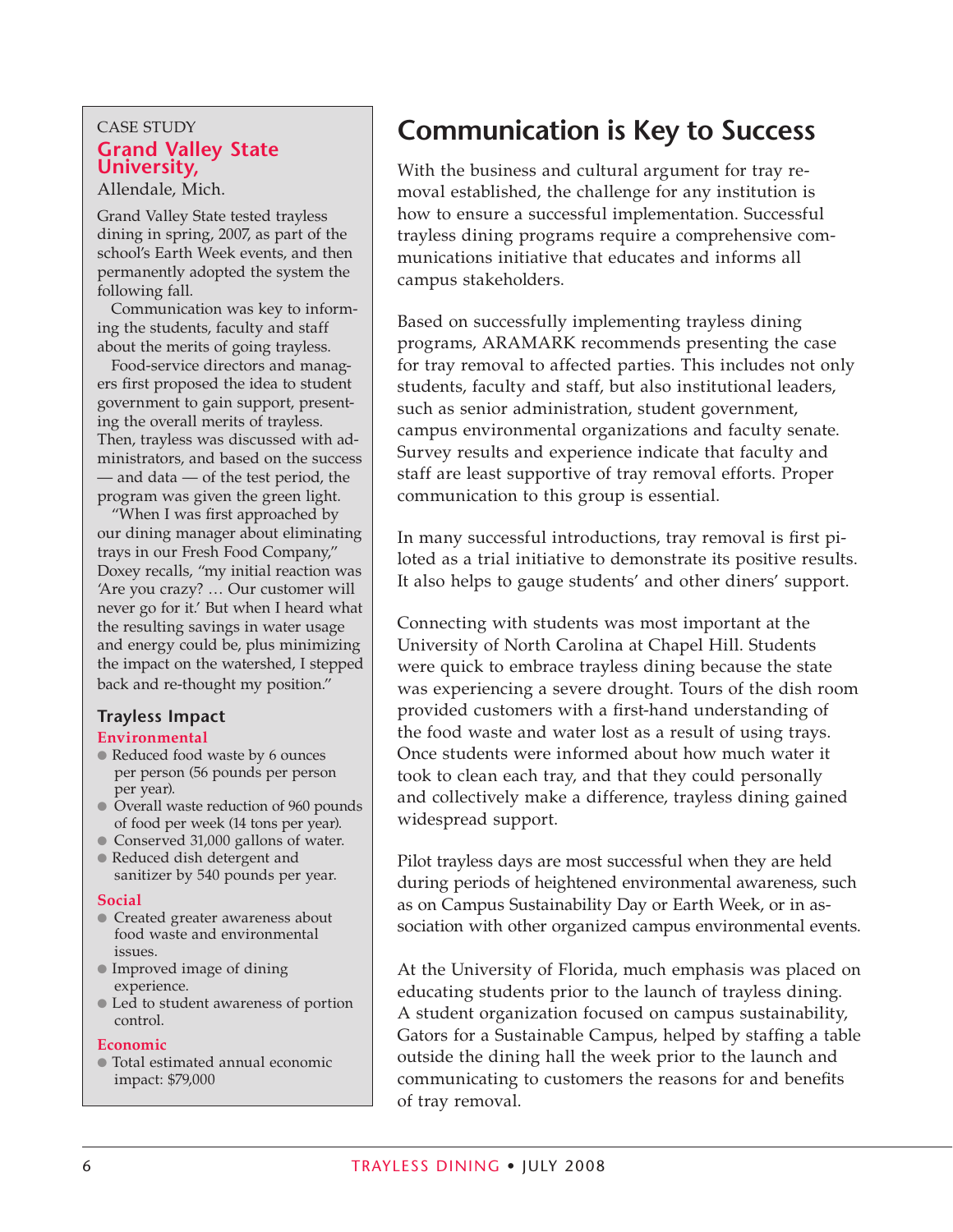Marketing materials were also used at strategic points throughout the dining hall, including the dish-return area and entryway. A more creative approach was also taken by binding the stacks of trays with rope and placing signage on the sides of the stacks that communicated the amounts of food and water wasted.

# **Fall Introduction**

For institutions seeking to permanently remove trays, the opportune time to introduce trayless dining is at the beginning of the academic year. Incoming first-year students and transfers enter with no previous history or exposure to trays on campus. For this group, acceptance is immediate. Returning students may have already been exposed to the concept during trial periods in previous years. Collectively, a fall introduction will help to avoid confusion and frustration over tray removal.

Again, educating students on the merits of going trayless is essential. Dining facility managers should be proactive during implementation by making sure staff and floor managers are visible and ready to answer questions. Tables, tents, napkin ads, posters and other communication tools should inform students of the trayless initiative.

*"Sometimes the craziest ideas are the ones that lead to the greatest savings and impact. The best part is that when our customers heard the sustainability impact, they bought in and adapted in quick order to the absence of trays."*

**— Mick Doxey, Director of Business Services Grand Valley State University**

# **Best Practices**

#### **No. 1: Keep trays stored but readily available for people who demand one.**

In any institution, there's usually some resistance to change from long-standing practices. Although trayless dining has gained widespread acceptance from campus constituencies where it has been implemented, there are always individuals who may be reluctant to convert.

# **No. 2: Provide trays for the disabled.**

Many people, because of disability or other physical or medical challenges, require the use of a tray.

# **No. 3. Convert staff and employees.**

Food service managers discovered that a prime source of resistance can come from their own dining and kitchen staffs, especially long-time employees. Because trays have always have

been a part of their operation, changing to trayless is an adjustment for them.

# **No. 4. Feedback is important.**

It's important to conduct surveys before implementing a trayless program to gauge issues and concerns, and equally important to solicit and share feedback with campus stakeholders after implementation.

# **No. 5. Create a smooth transition.**

To achieve a smooth transition to trayless, start slowly. Conduct a pilot program (preferably during Earth Day/Week) that is voluntary, and then migrate to mandatory.

# **No. 6. Audit.**

Perform waste and energy audits and share the results with students and the campus community.